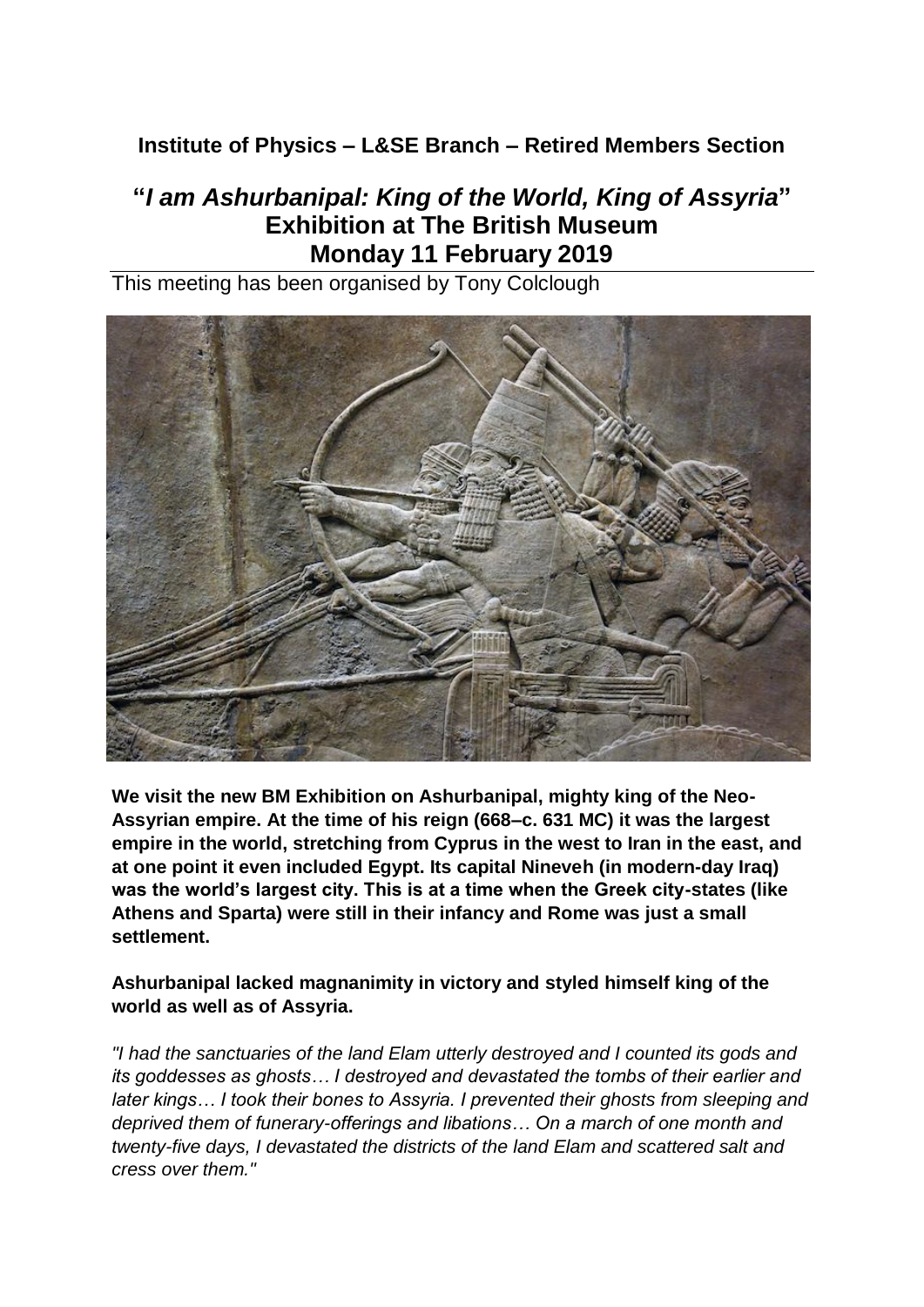*"With the help of Ashur [the patron god of Assyria] and Ishtar, I killed them. Their heads I cut off in front of each other."*

*"As for the rest of the people, those still alive … I myself now laid flat those people there as a funerary-offering… I fed their dismembered flesh to dogs, pigs, vultures, eagles, birds of the heavens, and fish of the apsû."*

He also founded great library in Nineveh which was seen by the young Alexander and which contained many clay tablets in cuneiform script.



*"I, Ashurbanipal, learned the wisdom of Nabu [the god of writing], laid hold of scribal practices of all the experts, as many as there are, I examined their instructions."*

*"I pierced the throats of raging lions, each with a single arrow."*



**Where and when to meet**: we gather at The Great Court Café at the north east corner of the Great Court. from 11:00 for refreshments. Tony Colclough will distribute your tickets here. The British Museum is in Great Russell Street, WC1B 3DG.

**Getting there: To the British Museum:** Go to Tottenham Court Road Underground Station and emerge at EXIT 1. Cross the junction of the Tottenham Court Rd with Oxford St diagonally and walk a little way north up Tottenham Ct Rd. before turning right into Gt Russell St. Walk ahead crossing Bloomsbury St, until you come to the BM on your left. Enter the building and walk straight ahead to the Great Court.The Great Court Café is in the far right hand corner.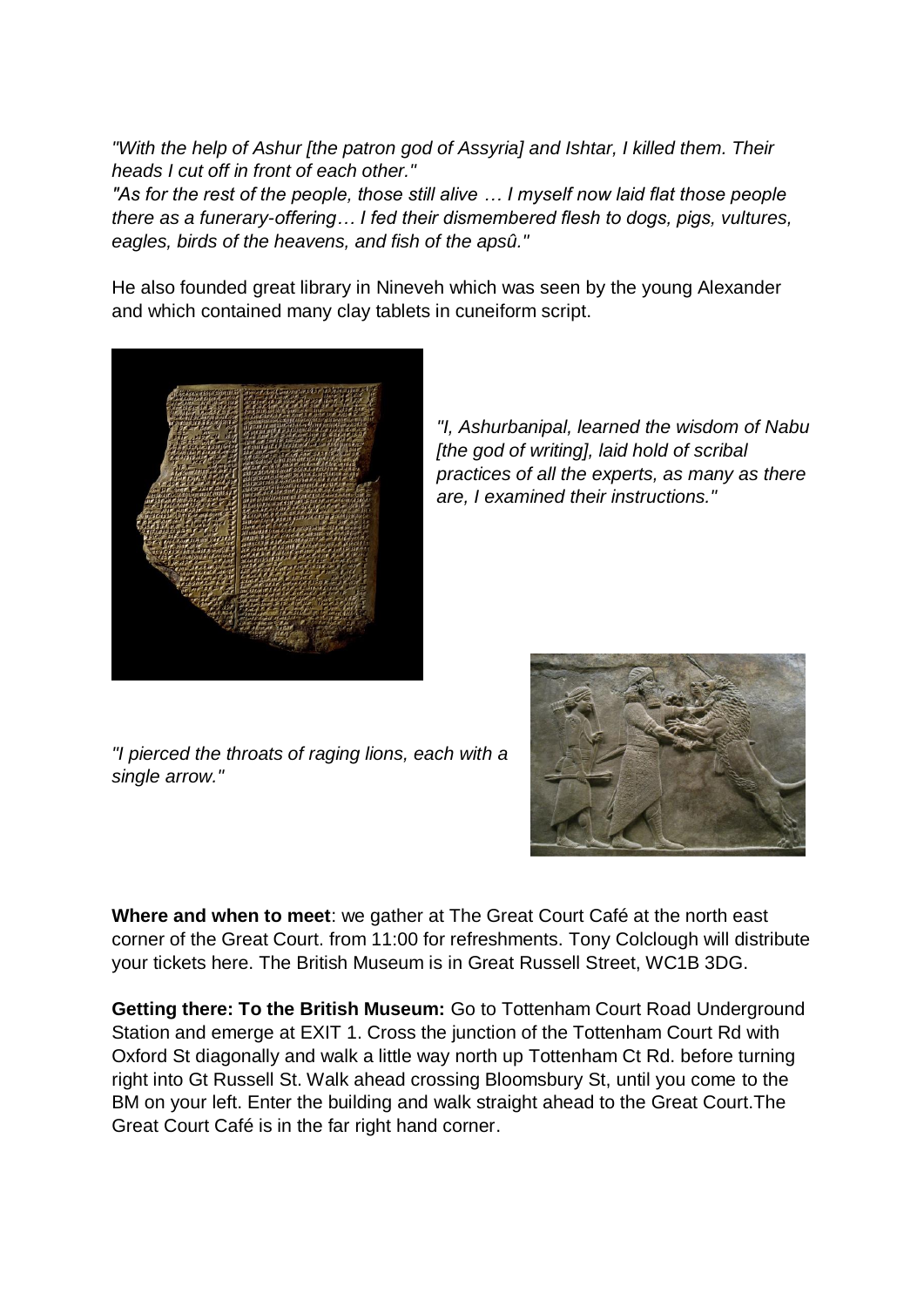**Getting there: To The Plough:** This is a short walk away at 27 Museum Street, WC1A 1LH. Cross the road from the BM, turn right, then left at the Museum Tavern into Museum St. The Plough is a short distance along on your right at the junction with Little Russell St.

#### **Timetable (approximate times)**

| 11:00 on | Assemble at the BM's Great Court Café. Tickets and Refreshments. |
|----------|------------------------------------------------------------------|
| 12:15    | Walk to The Plough for Lunch                                     |
| 12:30    | Lunch                                                            |
| 14:15    | Leave together for the exhibition at the BM                      |
| 14:30    | Attend the exhibition                                            |
| 16:00    | Finish. Refreshments at the Great Court Café for those who wish. |

**Size of party:** 25 max.

**Cost:** £12.00 Members pay for their food and travel.

**Contacts:** before the day: contact Tony Colclough at [tonycolclough@outlook.com](mailto:tonycolclough@outlook.com) or on 020 8398 0766. On the day: call 07930 171 307.

**Late arrivals:** call Tony on 07930 171 307, who will advise you to how catch up with the programme.

#### **PAYMENT**

You can pay either by cheque or by bank transfer. It is possible to pay for several places on one transaction.

**Cheque**: make your cheques payable to 'The Institute of Physics' (not IOP) and send them to:

 Tony Colclough (REMS) 34 Sugden Road Thames Ditton Surrey KT7 0AE

**\*\*\* Please annotate the backs of your cheques with: REMS, Event title; event date**